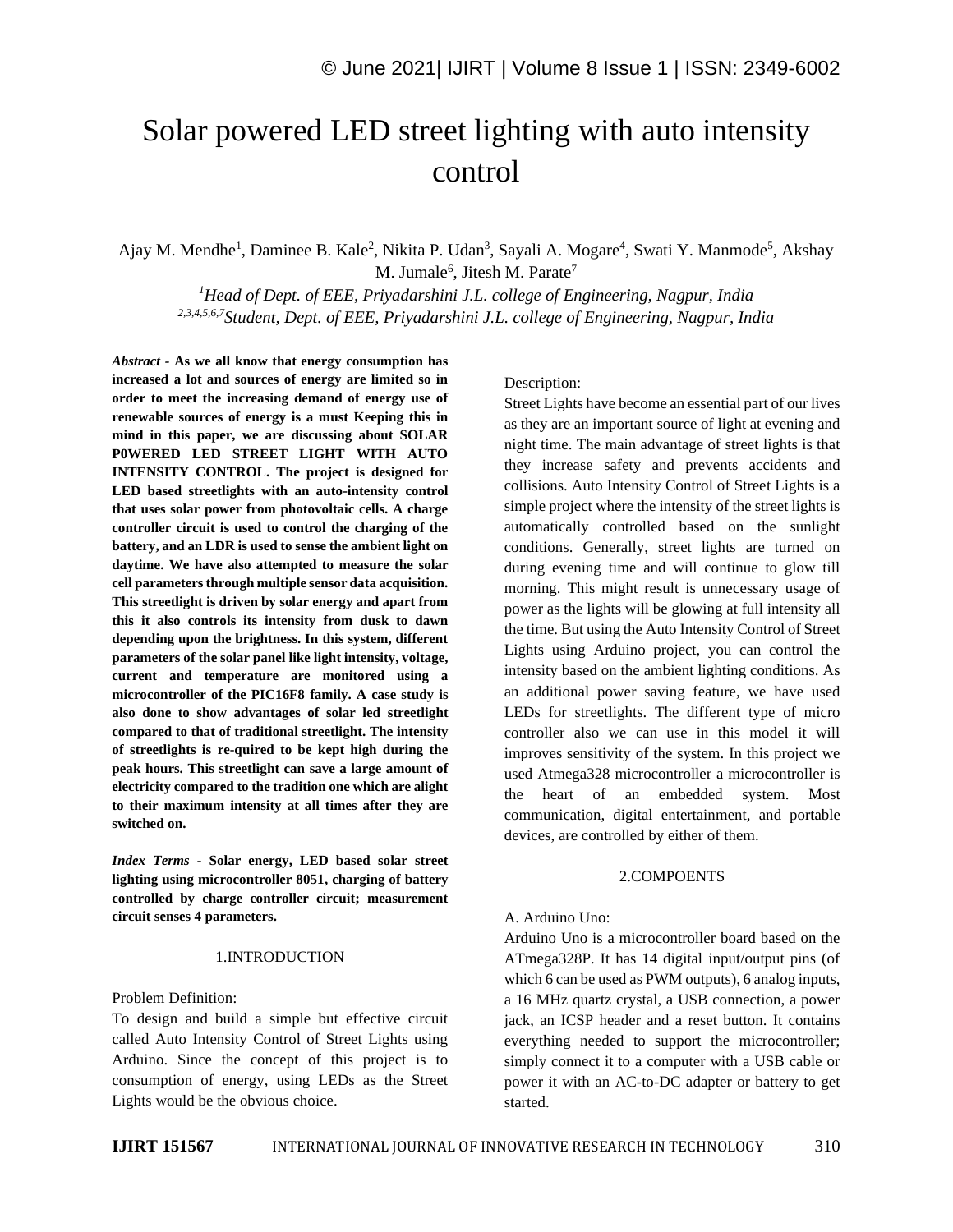# © June 2021| IJIRT | Volume 8 Issue 1 | ISSN: 2349-6002



# B. ATmega328:

The high-performance Microchip 8-bit AVR RISCbased microcontroller combines 32KB ISP flash memory with read-while-write capabilities, 1KB EEPROM, 2KB SRAM, 23 general purpose I/O lines, 32 general purpose working registers, three flexible timer/counters with compare modes, internal and external interrupts ,serial programmable USART, a byte-oriented 2-wire serial interface, SPI serial port, 6 channel 10-bit A/D converter (8-channels in TQFP and QFN/MLF packages), programmable watchdog timer with internal oscillator, and five software selectable power saving modes. The device operates between 1.8-5.5 volts.



#### C. Solar Panel:

A solar panel is a device that collects and converts solar energy into electricity or heat. It known as Photovoltaic panels, used to generate electricity directly from sunlight. A solar power technology that uses solar cells or solar photovoltaic arrays to convert light from the sun directly into electricity. Photovoltaics is in which light is converted into electrical power. It is best known as a method for generating solar power by using solar cells packaged in photovoltaic modules, often electrically connected in multiples as solar photovoltaic arrays to convert energy from the sun into electricity. The photovoltaic solar panel is photons from sunlight knock electrons into a higher state of energy, creating electricity. Solar cells produce direct current electricity from light, which can be used to power equipment or to recharge a battery. Photovoltaic devices are also used to produce electricity in optical wireless power transmission.



#### D. The Light Dependent Resistor (LDR):

LDR is just another special type of Resistor and hence has no polarity. Meaning they can be connected in any direction. They are breadboard friendly and can be easily used on a perf board also. The symbol for LDR is just as similar to Resistor but adds to inward arrows as shown above. The arrows indicate the light signals.



# E. DS3231 RTC Module:

It is a six-terminal device, out of them two pins are not compulsory to use. So, we have mainly four pins. These four pins are given out on other side of module sharing the same name.



# F. Battery:

In our project we are using secondary type battery. It is rechargeable type. A battery is one or more electrochemical cells, which store chemical energy and make it available as electric current. There are two types of batteries, primary (disposable) and secondary (rechargeable), both of which convert chemical energy